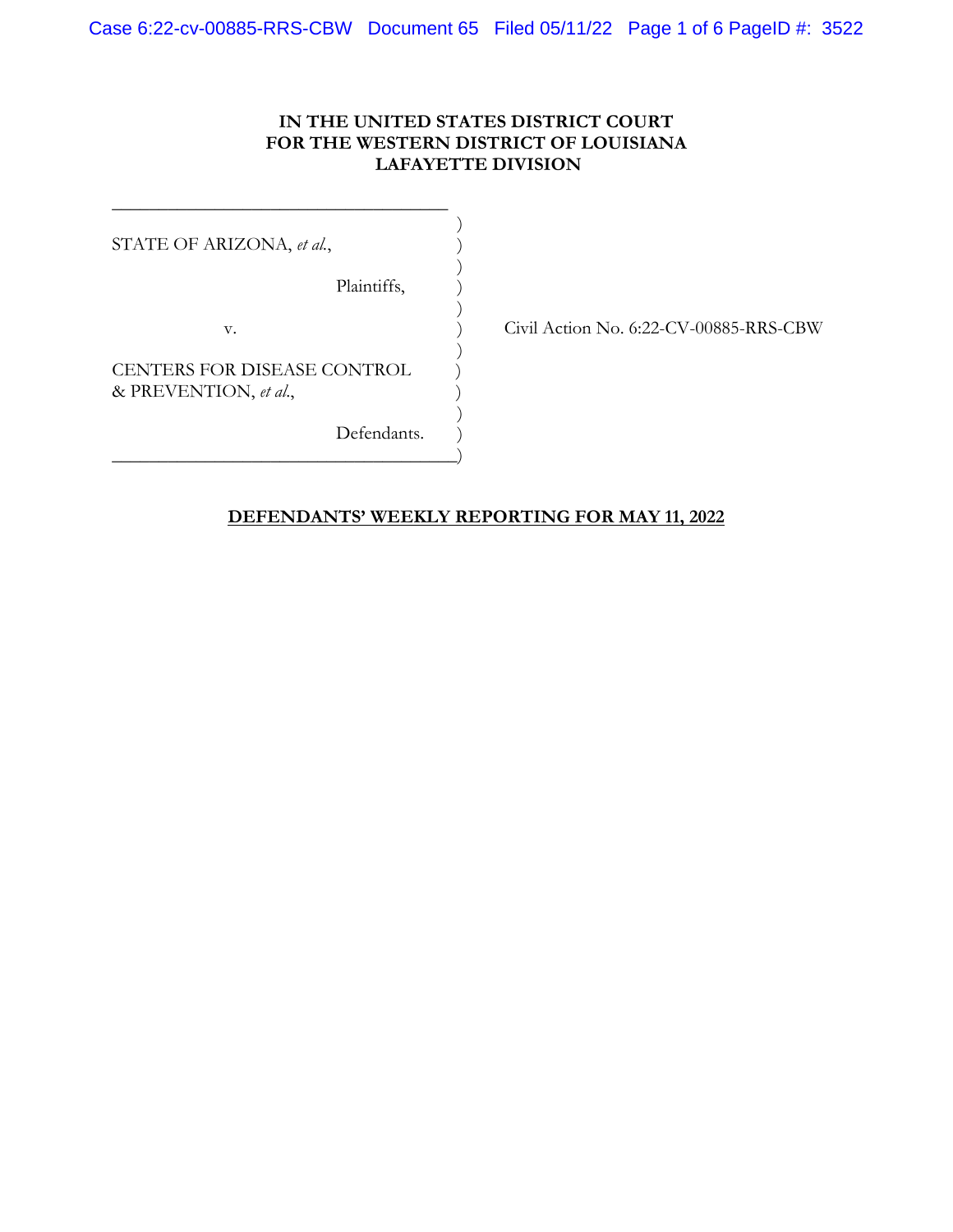Pursuant to the Court's April 27, 2022 temporary restraining order, ECF No. 37, Defendants herein provide, subject to the caveats discussed below, data showing, for the period of May 3, 2022 to May 9, 2022, (1) the number of single adults processed under Title 42 and Title 8 by country, (2) the number of recidivist border crossers for whom the U.S. Customs and Border Protection ("CBP"), Department of Homeland Security ("DHS") has applied expedited removal, (3) the number of migrants that have been excepted from Title 42 under the NGO-supported humanitarian exception process, and (4) any material changes to policy regarding DHS's application of the Title 42 process.

### **1. The number of single adults processed under Title 42 and Title 8 by country.**

 Below is the data pulled on May 10 for single adult encounters by CBP at the Southwest land border for the period of May 3, 2022 to May 9, 2022. The data reflects CBP processing dispositions, which may take 24 hours, or longer, for initial vetting. Final verification of data takes place at the end of every month. Because this was pulled before the end of the month, it is preliminary and subject to change.

## **U.S. Customs and Border Protection (CBP) Enforcement Encounters - Southwest land border (SBO)**

# **Office of Field Operations (OFO) and U.S. Border Patrol (USBP) Title 42, Title 8 Single Adult Encounters by Title, and Citizenship May 3, 2022 through May 9, 2022**

Source: CBP Data Warehouse as of 5/10/22

| Component  | <b>Citizenship</b> | <b>Title</b><br>42 | Title 8 | Total          |
|------------|--------------------|--------------------|---------|----------------|
| <b>OFO</b> | <b>AFGHANISTAN</b> |                    |         |                |
|            | <b>ARMENIA</b>     | $\bigcap$          | 30      | 30             |
|            | <b>AZERBAIJAN</b>  |                    | 2       | $\overline{2}$ |
|            | <b>BELARUS</b>     | $\Omega$           | 8       | 8              |
|            | <b>CAMEROON</b>    |                    |         |                |
|            | <b>CANADA</b>      | 1                  | 3       |                |
|            | CHILE              | $\bigcap$          |         |                |
|            | CHINA (MAINLAND)   | $\left( \right)$   | 11      | 11             |
|            | COLOMBIA           |                    |         | 8              |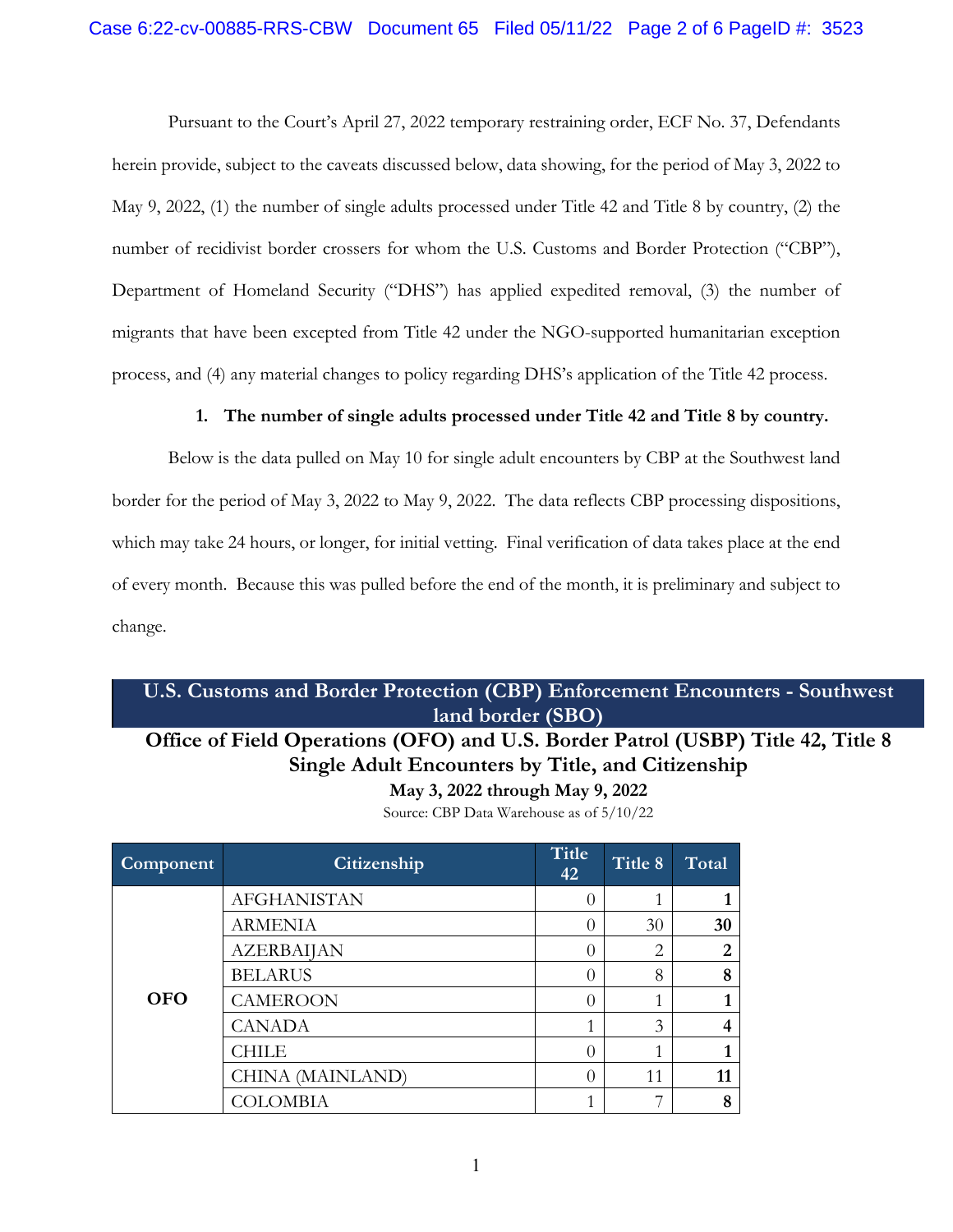|                  | <b>COSTA RICA</b>     | $\theta$       | $\mathbf{1}$   | $\mathbf{1}$            |
|------------------|-----------------------|----------------|----------------|-------------------------|
|                  | <b>CUBA</b>           | $\overline{2}$ | 10             | 12                      |
|                  | <b>DENMARK</b>        | $\overline{0}$ | $\mathbf{1}$   | $\mathbf{1}$            |
|                  | <b>ECUADOR</b>        | $\overline{0}$ | 1              | $\mathbf{1}$            |
|                  | <b>EL SALVADOR</b>    | $\overline{2}$ | 50             | 52                      |
|                  | <b>GEORGIA</b>        | $\theta$       | $\overline{2}$ | $\overline{2}$          |
|                  | <b>GUATEMALA</b>      | $\overline{7}$ | 28             | 35                      |
|                  | <b>GUYANA</b>         | $\theta$       | $\mathbf{1}$   | $\mathbf{1}$            |
|                  | <b>HAITI</b>          | $\theta$       | 170            | 170                     |
|                  | <b>HONDURAS</b>       | $\overline{0}$ | 132            | 132                     |
|                  | <b>IRAN</b>           | $\overline{0}$ | $\mathbf{1}$   | $\mathbf{1}$            |
|                  | <b>ITALY</b>          | $\theta$       | $\mathbf{1}$   | $\mathbf{1}$            |
|                  | <b>JAMAICA</b>        | $\theta$       | 9              | 9                       |
|                  | <b>KAZAKHSTAN</b>     | $\theta$       | $\mathbf{1}$   | $\mathbf{1}$            |
|                  | <b>KYRGYZSTAN</b>     | $\overline{0}$ | 7              | $\overline{7}$          |
|                  | <b>MEXICO</b>         | 401            | 539            | 940                     |
|                  | <b>MOLDOVA</b>        | $\overline{0}$ | 6              | 6                       |
|                  | <b>NICARAGUA</b>      | $\overline{4}$ | $\overline{2}$ | 6                       |
|                  | <b>PERU</b>           | 3              | $\mathbf{1}$   | $\overline{\mathbf{4}}$ |
|                  | <b>POLAND</b>         | $\mathbf{1}$   | $\mathbf{1}$   | $\overline{2}$          |
|                  | <b>PORTUGAL</b>       | $\mathbf{1}$   | $\overline{0}$ | $\mathbf{1}$            |
|                  | <b>ROMANIA</b>        | $\mathbf{1}$   | $\overline{2}$ | $\overline{3}$          |
|                  | <b>RUSSIA</b>         | $\overline{7}$ | 207            | 214                     |
|                  | <b>UKRAINE</b>        | 25             | 18             | 43                      |
|                  | <b>UNITED KINGDOM</b> | $\theta$       | 1              | $\mathbf{1}$            |
|                  | <b>UNKNOWN</b>        | $\theta$       | 3              | $\mathbf{3}$            |
|                  | VENEZUELA             | $\mathbf{1}$   | 3              | $\overline{\mathbf{4}}$ |
| <b>OFO</b> Total |                       | 457            | 1,262          | 1,719                   |
|                  | <b>AFGHANISTAN</b>    | $\overline{0}$ | 11             | 11                      |
|                  | <b>ANGOLA</b>         | $\theta$       | 13             | 13                      |
|                  | <b>ARGENTINA</b>      | $\theta$       | 2              | $\overline{2}$          |
|                  | <b>ARMENIA</b>        | $\overline{0}$ | $\mathbf{1}$   | $\mathbf{1}$            |
|                  | <b>AZERBAIJAN</b>     | $\theta$       | $\overline{4}$ | $\overline{\mathbf{4}}$ |
| <b>USBP</b>      | <b>BANGLADESH</b>     | $\theta$       | 29             | 29                      |
|                  | <b>BELARUS</b>        | $\theta$       | 3              | $\mathbf{3}$            |
|                  | <b>BELIZE</b>         | $\theta$       | 3              | $\mathbf{3}$            |
|                  | <b>BENIN</b>          | $\theta$       | 2              | $\overline{2}$          |
|                  | <b>BOLIVIA</b>        | $\overline{0}$ | 21             | 21                      |
|                  | <b>BRAZIL</b>         | $\theta$       | 185            | 185                     |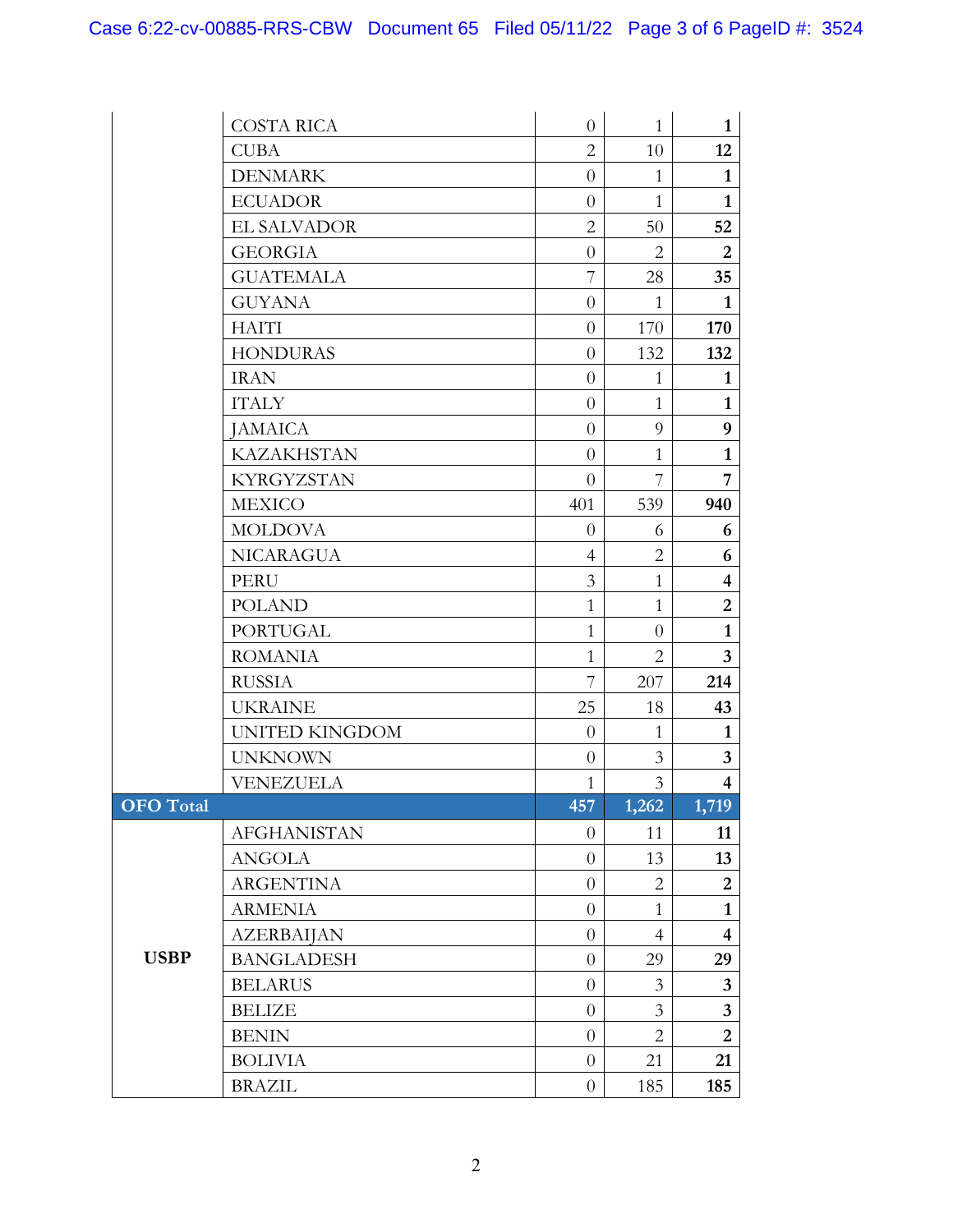| <b>BURKINA FASO</b>        | $\overline{0}$   | $\mathbf{1}$   | $\mathbf{1}$     |
|----------------------------|------------------|----------------|------------------|
| <b>CAMEROON</b>            | $\overline{2}$   | 22             | 24               |
| <b>CANADA</b>              | $\mathbf{1}$     | $\overline{0}$ | 1                |
| CHINA, PEOPLES REPUBLIC OF | $\overline{0}$   | 41             | 41               |
| <b>COLOMBIA</b>            | 5                | 1,646          | 1,651            |
| <b>CONGO</b>               | $\overline{0}$   | 9              | 9                |
| <b>COSTA RICA</b>          | $\overline{0}$   | 8              | 8                |
| <b>CUBA</b>                | 422              | 4,971          | 5,393            |
| DEM REP OF THE CONGO       | $\theta$         | 1              | 1                |
| DOMINICAN REPUBLIC         | $\theta$         | 56             | 56               |
| <b>ECUADOR</b>             | 8                | 274            | 282              |
| <b>EGYPT</b>               | $\theta$         | 1              | 1                |
| <b>EL SALVADOR</b>         | 916              | 69             | 985              |
| <b>ERITREA</b>             | $\theta$         | 7              | 7                |
| <b>ETHIOPIA</b>            | $\theta$         | $\overline{2}$ | $\overline{2}$   |
| <b>GAMBIA</b>              | $\theta$         | 6              | 6                |
| <b>GEORGIA</b>             | $\theta$         | 152            | 152              |
| <b>GHANA</b>               | $\theta$         | 33             | 33               |
| <b>GUADELOUPE</b>          | 3                | $\theta$       | $\mathbf{3}$     |
| <b>GUATEMALA</b>           | 2,467            | 171            | 2,638            |
| <b>GUINEA</b>              | $\theta$         | $\overline{2}$ | $\boldsymbol{2}$ |
| <b>GUYANA</b>              | $\mathbf{1}$     | $\overline{0}$ | $\mathbf{1}$     |
| <b>HAITI</b>               | 333              | 486            | 819              |
| <b>HONDURAS</b>            | 1,553            | 192            | 1,745            |
| <b>INDIA</b>               | $\theta$         | 358            | 358              |
| <b>JAMAICA</b>             | $\overline{2}$   | 46             | 48               |
| <b>KAZAKHSTAN</b>          | $\theta$         | 4              | 4                |
| <b>KOSOVO</b>              | $\boldsymbol{0}$ | $\mathbf{1}$   | $\mathbf{1}$     |
| <b>KYRGYZSTAN</b>          | $\theta$         | $\mathbf{1}$   | $\mathbf{1}$     |
| MALI                       | $\Omega$         | $\overline{2}$ | 2                |
| <b>MEXICO</b>              | 14,319           | 1,360          | 15,679           |
| <b>MOLDOVA</b>             | $\theta$         | $\mathbf{1}$   | 1                |
| MOROCCO                    | $\theta$         | 1              | 1                |
| <b>NEPAL</b>               | $\theta$         | 25             | 25               |
| <b>NICARAGUA</b>           | 140              | 2,962          | 3,102            |
| <b>NIGER</b>               | $\theta$         | 2              | 2                |
| <b>NIGERIA</b>             | $\Omega$         | 13             | 13               |
| <b>PAKISTAN</b>            | $\theta$         | 6              | 6                |
| <b>PANAMA</b>              | $\theta$         | 3              | $\mathbf{3}$     |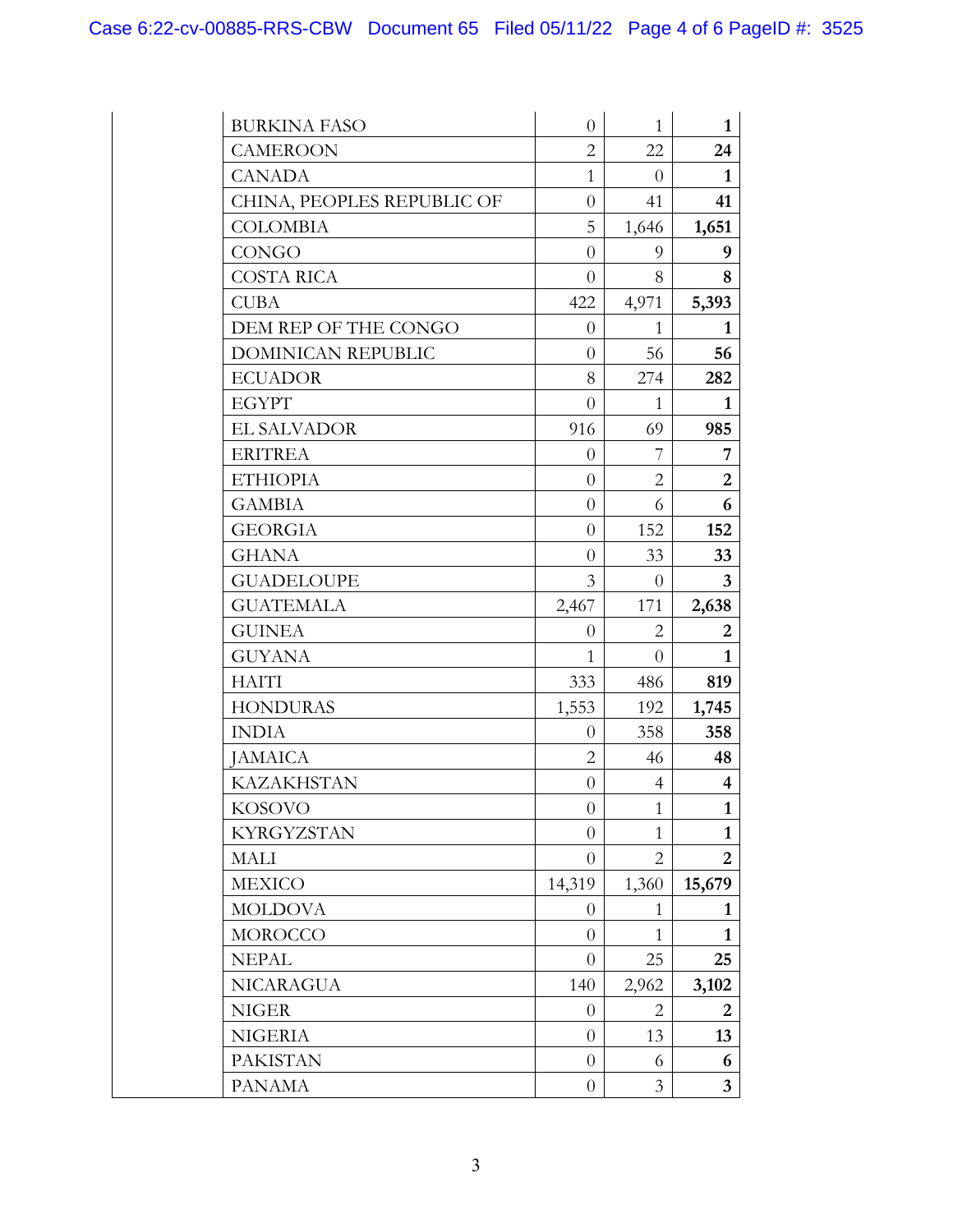|                   | <b>PERU</b>         | $\mathbf{1}$   | 672            | 673                     |
|-------------------|---------------------|----------------|----------------|-------------------------|
|                   | <b>PHILIPPINES</b>  | 1              | $\theta$       | 1                       |
|                   | <b>ROMANIA</b>      | $\overline{0}$ | 47             | 47                      |
|                   | <b>RUSSIA</b>       | $\theta$       | 34             | 34                      |
|                   | <b>SENEGAL</b>      | $\overline{0}$ | 70             | 70                      |
|                   | <b>SERBIA</b>       | $\overline{0}$ | $\overline{2}$ | $\overline{2}$          |
|                   | <b>SIERRA LEONE</b> | $\theta$       | 5              | 5                       |
|                   | <b>SOMALIA</b>      | $\theta$       | 15             | 15                      |
|                   | <b>SPAIN</b>        | $\overline{0}$ | 1              | $\mathbf{1}$            |
|                   | <b>SRI LANKA</b>    | $\overline{0}$ | 7              | 7                       |
|                   | <b>SUDAN</b>        | $\theta$       | $\mathbf{1}$   | $\mathbf{1}$            |
|                   | <b>SYRIA</b>        | $\overline{0}$ | $\overline{4}$ | $\overline{\mathbf{4}}$ |
|                   | <b>TAJIKISTAN</b>   | $\overline{0}$ | $\overline{2}$ | $\overline{2}$          |
|                   | <b>TOGO</b>         | $\theta$       | $\overline{2}$ | $\overline{2}$          |
|                   | TUNISIA             | $\overline{0}$ | $\mathbf{1}$   | $\mathbf{1}$            |
|                   | <b>TURKEY</b>       | $\theta$       | 306            | 306                     |
|                   | <b>UKRAINE</b>      | $\theta$       | 8              | 8                       |
|                   | <b>UZBEKISTAN</b>   | $\theta$       | 23             | 23                      |
|                   | VENEZUELA           | $\overline{2}$ | 714            | 716                     |
|                   | <b>YEMEN</b>        | $\overline{0}$ | $\overline{2}$ | $\boldsymbol{2}$        |
|                   | <b>ZAMBIA</b>       | $\theta$       | $\mathbf{1}$   | $\mathbf{1}$            |
| <b>USBP</b> Total |                     | 20,176         | 15,126         | 35,302                  |
| <b>CBP</b> Total  |                     | 20,633         | 16,388         | 37,021                  |

### **2. The number of recidivist border crossers for whom DHS has applied expedited removal.**

From May 3, 2022 to May 9, 2022, U.S. Border Patrol ("USBP") applied expedited removal,

8 U.S.C. § 1225(b)(1), to 902 single adults who attempted to unlawfully enter the United States between

a port of entry and who had previously been encountered by USBP and processed under Title 42 or

Title 8 at least one time since March 20, 2020.

### **3. The number of migrants that have been excepted from Title 42 under the NGOsupported humanitarian exception process.**

 From May 3, 2022 through May 9, 2022, CBP's Office of Field Operations processed 1,006 Title 42 exceptions at the 6 ports of entry that process the above-referenced NGO-supported humanitarian exception process. The below shows the data broken down by port.